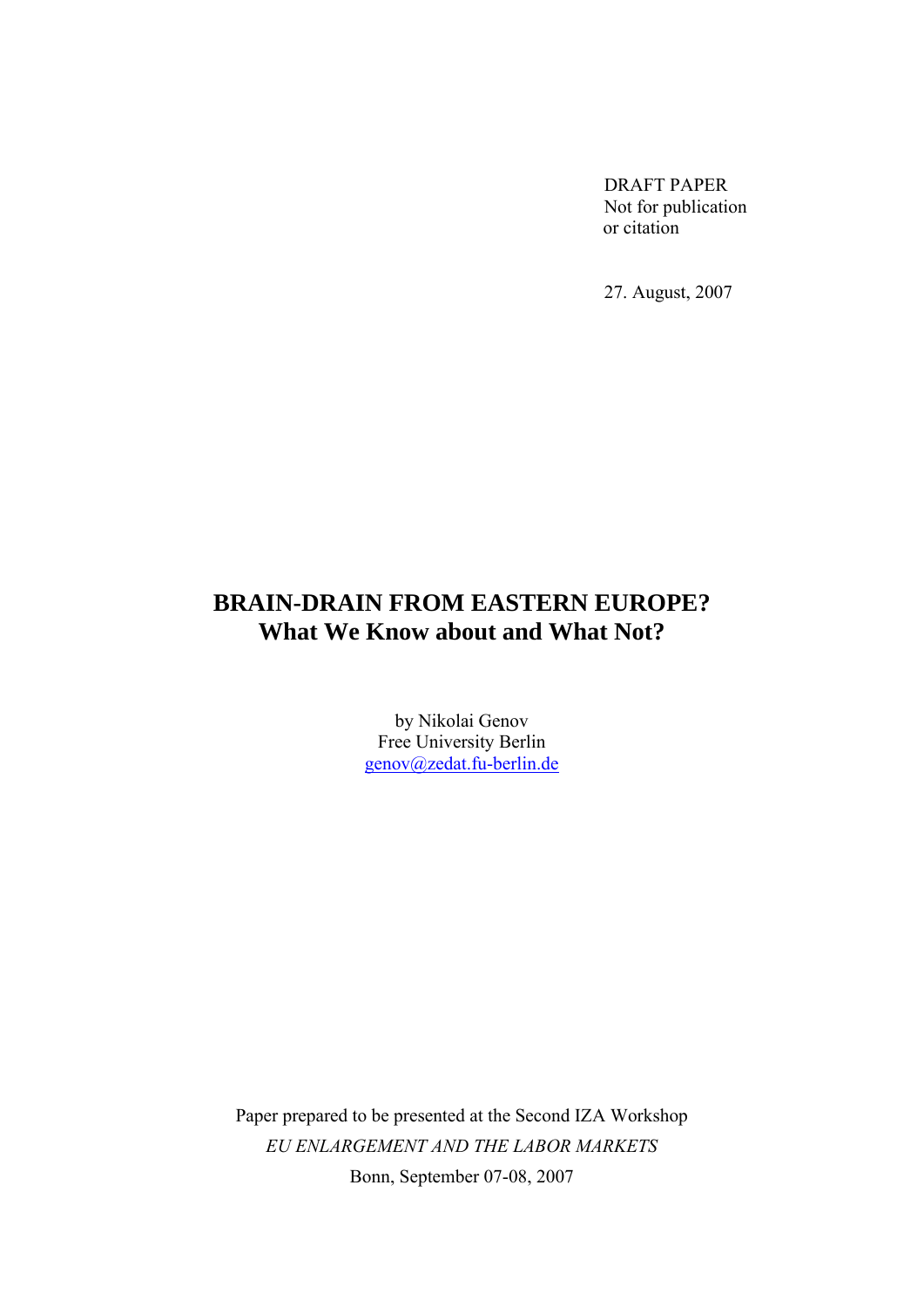## **BRAIN-DRAIN FROM EASTERN EUROPE? What we Know about and What Not**

Nikolai Genov

## **1.Introduction**

1

The potentials of national scientific communities depend heavily on the professional careers of individual researchers and university teachers ('scientists'). They are the human and social capital of future basic and applied research and thus of the knowledge based development of societies. As seen from another angle, the individual scientists also incorporate the global scientific community. These two sides of the professional career of scientists bear the promise of cooperation and mutual enrichment of national and international scientific communities. In the same time it bears the possibility of tensions between the individual professional careers and institutional frameworks. The background of such tensions is twofold. *First*, sciences (particularly natural and technical sciences) are getting more and more global in their selection of research topics, research methods and patterns of communication. *Second*, sciences are very much expected to contribute to the economic success of firms and to the international competitiveness of national societies. There are mutually supportive, but also contradictory elements of these two institutional settings of sciences and of the related facets of professional careers of scientists.

One of the key elements of this contradictory situation concerns the moving forces and the effects of the international migration of scientists. Undoubtedly, modern science cannot thrive without it. In fact, the international migration of scientists has a centuries-long tradition and substantially contributes to the success of the professional careers of scientists. It also facilitates the cross-fertilization of national scientific communities. However, the migration of scientists holds some problematic sides as well. Scientists who were educated and trained in a given country often leave it on permanent basis in order to reap the fruits of their research work in other countries. Given the universal human right for free movement and the probability to gain best research results in the best research centres, this is a process which deserves understanding and respect. However, the process also raises sensitive issues about gains and losses. Both the availability of talented and qualified researchers and the results of their research have economic and political dimensions.

The issue is universal since the competition for attracting the best and brightest researchers is fierce world-wide. The fear to loose national research personnel very much needed for the development of knowledge-based societies is spread over the globe. But there are regional and national circumstances making the migration and emigration of promising scientists a particularly relevant issue both for the countries of origin and for the host countries. For instance, Germany has simultaneously to confront the challenges of a) aging; b) decreasing interest among German students to choose professional career in the natural sciences and engineering; and c) growing competition on the international R&D labour market. Thus, the country has to counter-act the emigration of highly qualified German young scholars and to attract foreign scientists.<sup>1</sup> As seen from another angle, skilled migration to Germany has been lower in recent history in comparison with the USA. In order to improve the situation, policies for attracting foreign researchers and IT workers were developed. In 2000, Germany launched

<sup>&</sup>lt;sup>1</sup> See Giannoccolo, Pierpaolo: "Brain Drain Competition" Policies in Europe: a Survey. 2006, p. 24 http://www.webalice.it/mvendruscolo/giannoccolo\_braindrain\_europe\_2006.pdf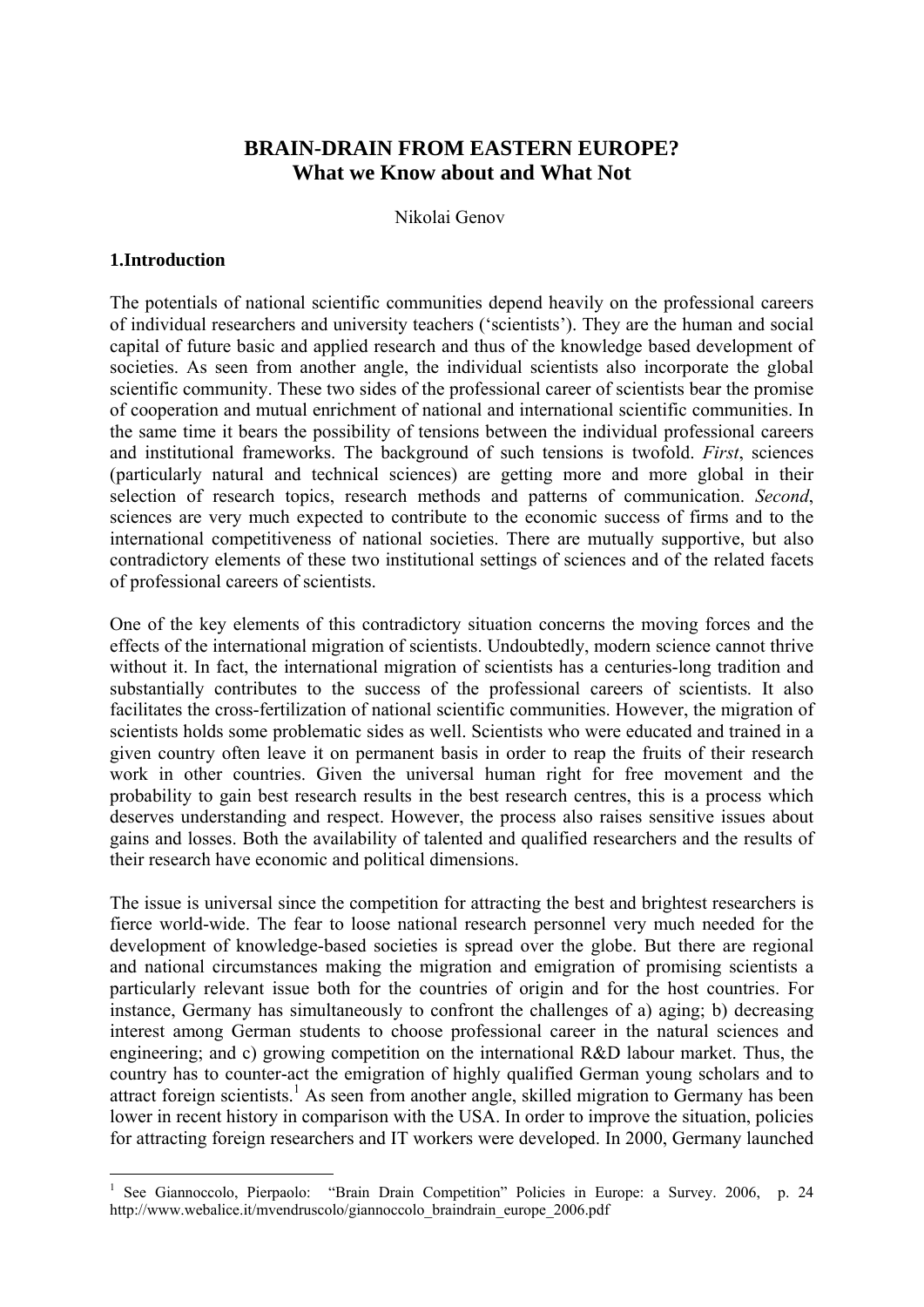a sort of "green-card" scheme to recruit 20 000 foreign IT specialists. By the end of the following year half that number was recruited mainly from Central and Eastern Europe  $(CEE)$ <sup>2</sup>. The crucial point in this context is the fact that both the CEE countries and Germany need the talented and trained young scientists, but both sides do not offer equal conditions for their professional careers. Undoubtedly, the scientific infrastructure, the scientific community, the salaries and the career prospects in the EU and particularly in its most developed western part are more attractive for scientists than the conditions in Eastern Europe, particularly in Russia and in the Ukraine. However, how far is this wide-spread knowledge really a factor in the career planning of scientists from Russia and the Ukraine? How intense is their desire to develop professional careers abroad and particularly in the European Union? How matter-offact are their assessments of opportunities for a R&D career in the EU?

Currently nobody can answer these questions with certainty. Recent specialised publications on the emigration from Russia and Ukraine do not deal with such issues in details.<sup>3</sup> The research papers focusing on the subject use rather scarce, inconclusive and often contradictory empirical information or mere speculations as a rule.<sup>4</sup> Subsequently, the following issues are very much understudied: What do scientists from Russia and Ukraine actually desire to achieve in their professional careers? What are their visions about scientific environments facilitating or hindering the achievement of their desires? What are the specific opportunities they see for their professional careers and why? What are the constraints they identify and why? Theoretically guided, empirically well substantiated, systematic and practically relevant answers to the above questions are missing. One may only try to tentatively establish the way and the extent to which their experience shapes their desires and career specific expectations concerning professional careers in the framework of the all-European scientific cooperation. More precisely, against the background of the above presented problem situation, the open questions for discussion and further research are the following:

- What kinds of theoretical frameworks might be most promising for the study of desires and assessment of opportunities for scientific professional careers including all-European cooperation?
- What tools for empirical study might be most promising for studying the above problem in Russia and the Ukraine?
- What might be the optimal organizational and financial conditions to carry out empirical studies which would provide the missing reliable information about desires and wishes of Russian and Ukrainian scientists for professional cooperation with scientists from the EU?
- How to assess the potentials for future professional careers of scientists from Russia and the Ukraine with a view to the all-European scientific cooperation?
- How to assess the implications of the identified potential for pursuing professional careers at home or abroad for the professional development of the scientists under scrutiny, for the development of national scientific communities and for the development of science in Europe?

1

<sup>2</sup> Cervantes, Mario; Guellec, Dominique: The Brain Drain: Old Myths, New Realities. *OECD Observer*, 2002. http://www.oecdobserver.org/news/fullstory.php/aid/673/The\_brain\_drain:\_Old\_myths,\_new\_realities.html

See Mansor, Ali; Quillin, Bryce (Eds.): *Migration and Remittances: Eastern Europe and the Former Soviet Union.* Washington, D.C.: The World Bank, 2006

See for instance Ivakhnyuk, Irina: *Brain Drain from Russia: In Search for a Solution*. Warszawa: Center for International Relations, 2006; Parkhomenko, Natalia: *Migration of Highly-qualified Professionals from the Ukraine: Current Situation and Future Threats*. Warszawa: Center for International Relations, 2006; Kaczmarczyk, Pawel: *Highly Skilled Migration from Poland and other CEE Countries – Myths and Reality*. Warszawa: Center for International Relations, 2006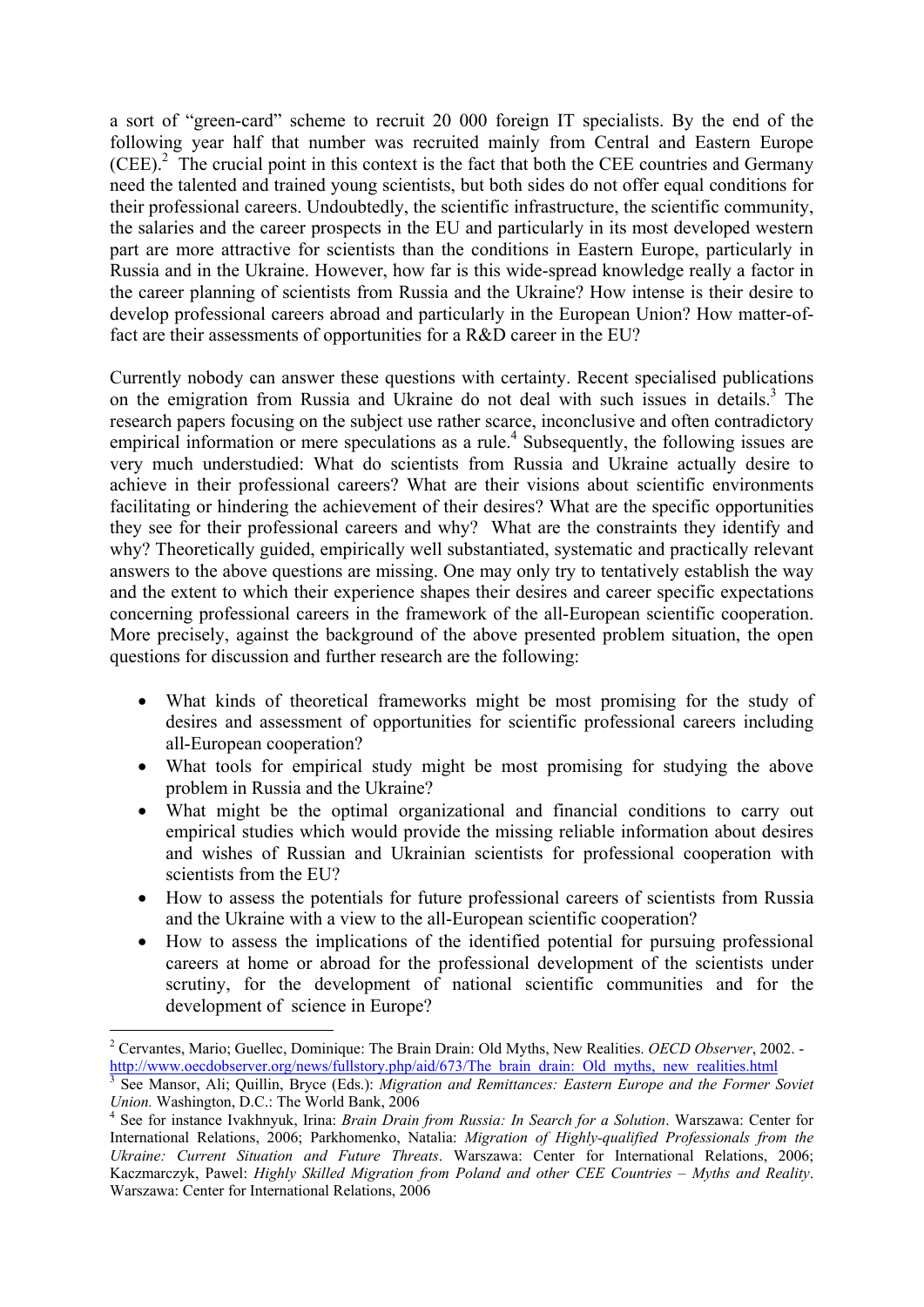• What kind of policies for managing the complicated migration processes of scientists in the framework of all-European scientific cooperation might be particularly efficient?

A promising way to approach the issue seems to be to put the discussion further on in the context of the global trend of individualization. The reasons for this assumption seem to be obvious. Professional careers in science are strongly individualized. The reason is the very character of work in modern science which is focused on individual achievements and intensive competition between individuals. Given these general facts, the following discussion on individualization will briefly elaborate on specifics of the adaptation of former Eastern European socialist societies to the global trend of individualization.

#### **2. Growing Individualization as a Background of the Increasing Mobility of Scientists**

It is often generally assumed that Eastern Europeans have been isolated from the global trend of individualization for a long period. There are some reasons for this assumption since collectivist ideology undoubtedly dominated cultural and political life in the region after the Second World War. However, reality was much more complex and complicated than this general assumption might suggest. In the course of the rapid industrialization and urbanization and together with the increase of the general well-being of the population, all forms of modern individualization found their way into the region. The enlargement of the pool of alternatives for personal realization coincided with the fast rise of the general educational level and the ensuing enhancement of personal capacities to make well-founded selections and take proper decisions. Among the major indicators for this development is the rise of the R&D potential all over Eastern Europe. In the former Soviet Union, the R&D potential was concentrated in the Russian Federation and in the Ukraine.

In a parallel manner, the development of the scientific communities in Eastern Europe strengthened the potential for conflicts in Eastern Europe. The political over-centralization and the strong state interventionism into science used to put narrow limits on the "window of opportunities" for individualization of scientists. This was mostly visible in the restrictions imposed on the international cooperation of scientists from the former Soviet Union. Together with the ideological and institutional flaws in the socialist organization of production and distribution, state interventionism undermined the efforts to establish and maintain a meritocratic system of incentives and recognition of achievement of individuals in science.

The desire for active and efficient international cooperation of Russian and Ukrainian scientists could not but clash with some processes in both countries after 1991. No doubt, the privatization of state property and the development of competitive politics were the result of accelerated individualization. The rapid establishment of millions of private firms is an impressive illustration of the scale of the process. The registered hundreds of political parties or thousands of non-governmental organizations in each of both countries would be impossible without the initiative of individuals seeking for new forms of personal realization. This development might be interpreted as the *triumph of individualization* understood as a global trend and as an evolutionary achievement. Previous limitations imposed by the state on mobility, self-expression and communication of individuals disappeared. New biographies were written hastily, new norms coined and new institutions established. Many cherished the hope that the key point of all changes had to be the institutional recognition and practical observation of the unrestricted development and expression of individuals.

Now one might strike a preliminary bottom line of this dimension of the post-socialist transformations. The effects of the global trend of individualization are most clearly visible in the changes of legislation. The background philosophy of the socialist Constitutions was clearly focused on the *common good* as conceived as state owned property, ideological and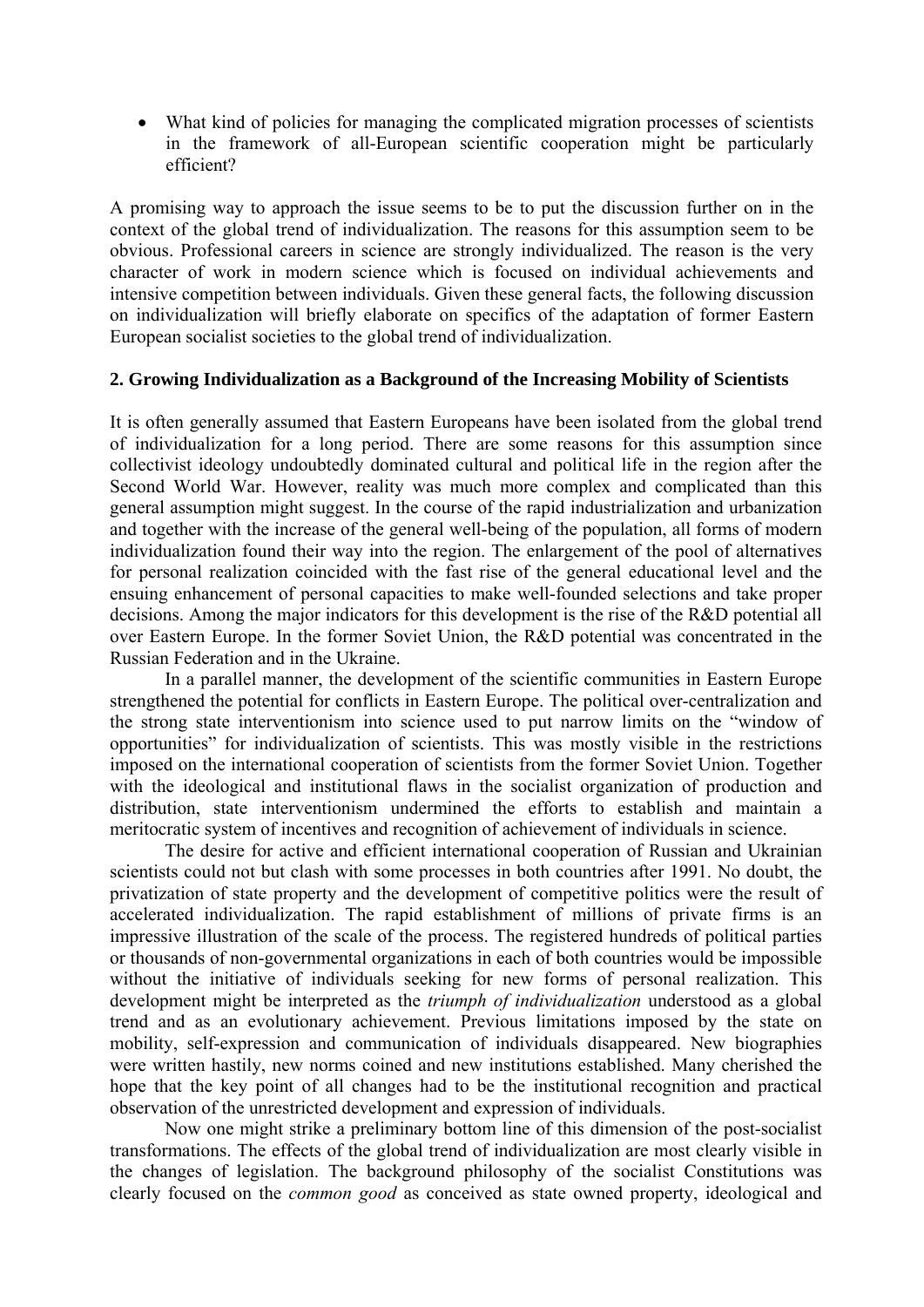political unity of society and national cultural identity. While taking the common good as an important point of reference, the post-socialist Constitutions or constitutional amendments have a rather different focus. It is the substance and range of *individual human rights*. The strategic difference between the state socialist and the new Constitutions exemplify a profound shift from *collectivist institutional arrangements* towards *institutionalized individualism.* One might assume that the major problem of opening opportunities for unrestricted personal development and actualization has been thus resolved all over the region.

 A closer look at realities helps to understand that they are rather different than the generalized Constitutional provisions. Across Central and South-Eastern Europe and the NIS countries *individualization via privatization* brought about unemployment, poverty, ethnic clashes and alienation of individuals. The expected revival of communities did not come true. Neither was the universal respect to the rights and freedoms of individuals truly materialized in functioning institutions.

 What are the causes and reasons for this unpredicted and in many respects undesirable development?

 Even the first glance cast at the post-socialist realities immediately recognizes the fact that the fast and far reaching individualization typically came about in the post-socialist societies *at the expense of the common good.* The most impressive example is the looting of state property, as it was practiced in Russia and in the Ukraine on the large scale. Undoubtedly, the state did not effectively manage the productive assets of the increasingly differentiating industrialized societies. That is why the introduction of market mechanisms and privatization of productive assets became unavoidable. The major problem, however, concerns the manner of transfer of state property into private hands. In Russia and the Ukraine it came about after a rather modest or without any compensation to the societal community since the state institutions were weakened and were not able to control the process. Indeed, the high tide of crime is the most dramatic pathology of individualization, which made itself manifest in the course of the transformation.

 The key factor determining the peculiarities of individualization all over Eastern Europe after 1989 is the institutional instability marking the transformation process. Thus, the most fundamental problem of 'transitional' societies was and in some cases still is the *high intensity of objective risks* and the institutional incapability to manage them effectively. The resulting erosion of trust in public institutions is an important feature of this situation.

The typical individual reaction to these macro-social processes took the form of what is usually defined as *anomic behaviour* having numerous causes and reasons. Some of them like the worldwide economic recession at the end of the eighties and the beginning of the nineties are as objective as natural events. Others are, however, due to basically avoidable human errors or to ill-intended cases of advice and decisions. The sudden liberalization of domestic prices and of international trade was guided in Russia and in the Ukraine by the hope that the "big bang" would immediately re-arrange economic relations. Thus, the liberalization of prices was expected to immediately unleash individual initiative and responsibility. Little thought was given to the practically non-existent market-oriented banking system and stock exchange, insurance and pension schemes, provisions for unemployment. On the other side, the restructuring of industry in terms of technological and market priorities and environmental considerations was permanently postponed.

The reforms were usually carried out in the context of intensive political confrontation and lacking consensus on strategic domestic and international issues. With few exceptions, there were striking discontinuities in the policies of the changing governments. Dysfunctional relations between state institutions became everyday normality. Corruption became the unavoidable outcome. The economic polarization grew fast in conditions of institutional instability and decline of the gross domestic product. Because of the rapid impoverishment of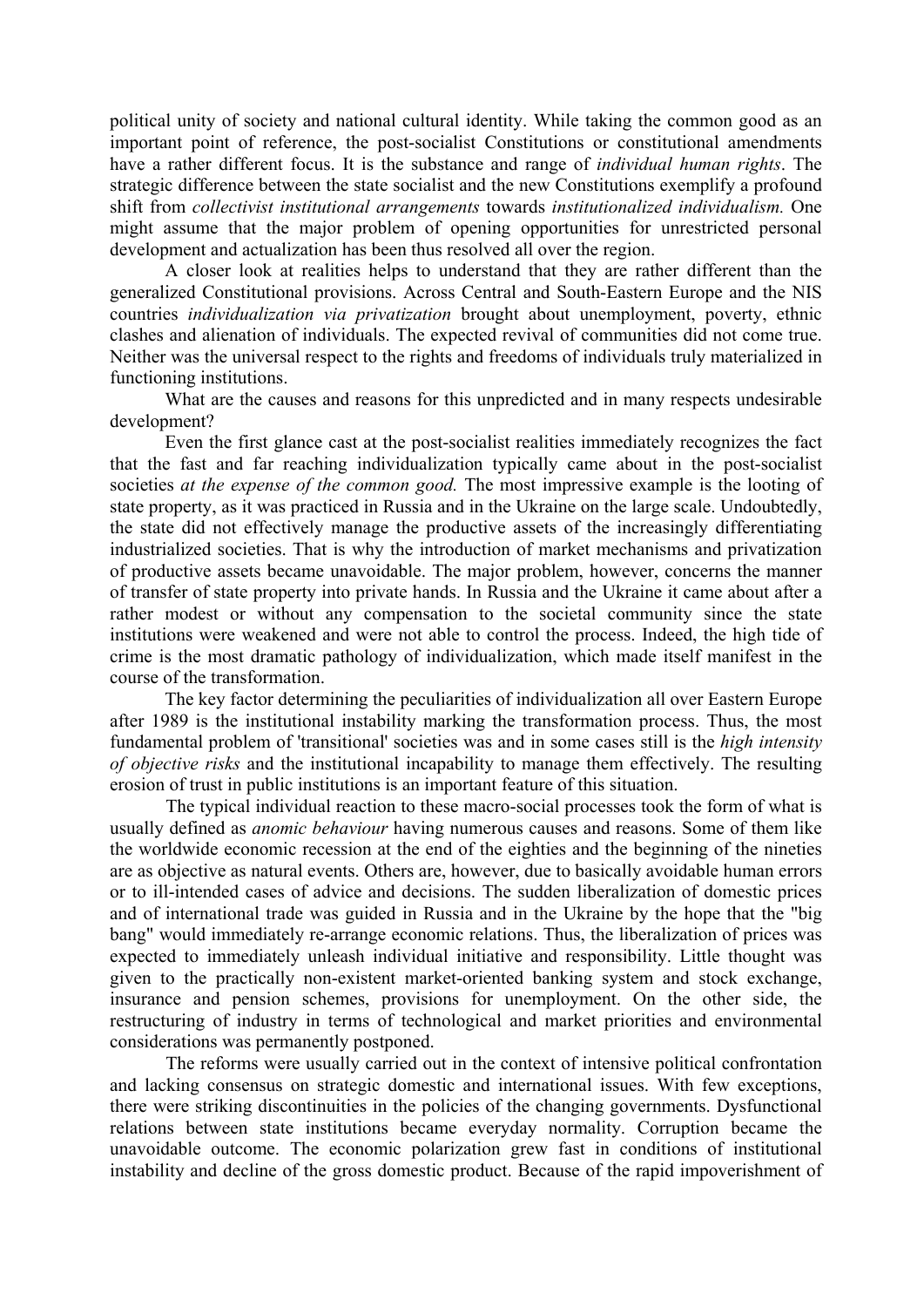large groups and the weakening of state institutions, crime became omnipresent and a genuine threat to everybody. $5$ 

Against this general background it is not surprising that the profound destabilization of the institutional framework of Russian and Ukrainian societies resulted in intensive feelings of disorientation and uncertainty.<sup>6</sup> The effects of this development might be recognized in the perception of problems pushing Russian scientists to search for professional development and realization abroad<sup>7</sup>:

 *Table 1* 

## **Reasons for emigration of researchers and university teachers at Moscow universities (2004)**

| Reason                                                    | $\frac{0}{0}$ |
|-----------------------------------------------------------|---------------|
| Low wages                                                 | 76            |
| Decline of prestige of intellectual labour                | 53            |
| Lack of opportunities to realize the scientific potential | 50            |
| Threat of social outbursts                                | 40            |
| Anxiety about the future of the children                  | 35            |
| Economic instability, threat of unemployment              | 35            |
| Vague prospects of the carrier                            | 19            |

 Thus, the situation of intensive risks still causes perplexity about the real achievements of accelerated individualization in Russia and to a higher extent in the Ukraine. Given the effects of the institutional and the value-normative disarray, it is not surprising that there is a strong trend to search for individual solutions (emigration) to problems confronting the Russian and Ukrainian scientists. Certainly, there are 'push' and 'pull' factors determining intentions and decisions of scientists in the Western European or North American countries to emigrate as well. *What is regarded as 'push' or 'pull' factor for emigration of Eastern European in general and Russian and Ukrainian scientists in particular is being multiplied by a strong 'stress factor' in the local conditions.* The lack of transparency, efficiency and reliability of major social institutions determine and reproduce this 'stress factor'. So, the *tremendous opening* of the window of opportunities for individualization by means of scientific achievement clashes with *tremendous problems* in the actualisation of these opportunities on the spot in Russia and Ukraine.

The major problem concerns the limited space for autonomous personal decisions under the difficult economic conditions. Undoubtedly, there is an increase of the level of activity under the pressure of circumstances. The patterns of personal strategies for economic initiative of Russian and Ukrainian scientists are already well established. The opening of opportunities for entrepreneurship has found its followers among scientists and some of them are truly successful. The further development depend on domestic and international opportunities and constraints, for instance on the development of a real European market of scientific 'brains'

1

<sup>5</sup> See for details Genov, Nikolai (1999) *Managing Transformations in Eastern Europe.* Paris and Sofia: UNESCO/MOST and REGLO, p. 62. f.

<sup>6</sup> See Genov, Nikolai (2003) 'Tendenzen der sozialen Entwicklung Russlands. Individualisierung einer vermeintlich kollektivistischen Gesellschaft. Aus Politik und Zeitgeschichte, 16/17, S.3-10.

<sup>&</sup>lt;sup>7</sup> Ivakhnyuk, Irina (2006) *Brain Drain from Russia: in Search for a Solution*. Warsaw: Center for International relations, p.4. There are no indications in the paper about the size of the sample and the method of collecting the primary information.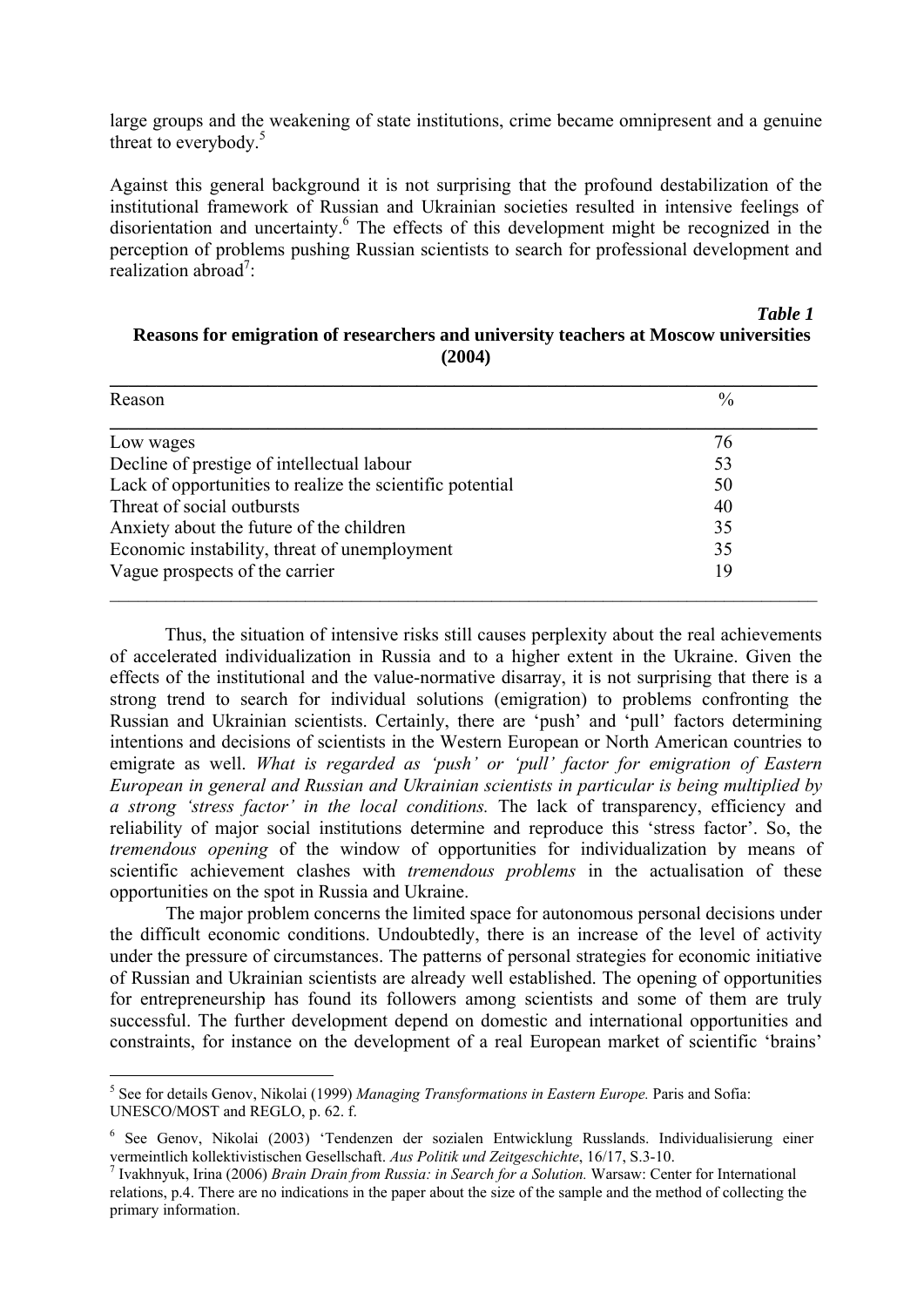together with the expected more intensive mobility of the highly qualified labour force Europewide.

## **3. The Migration of Russian and Ukrainian Researchers and University Teachers**

Since the collapse of the Soviet Union the loss of highly qualified personnel from the Russian R&D establishments has been a hot issue in political debates. However, it has two rather different dimensions. By far the larger part of the losses is due to the internal migration of highly skilled personnel from the R&D establishments to other branches of Russian economy. As compared to this loss, the emigration of scientists seems to be negligible. In fact, nobody has ever established this loss in exact numbers. Nevertheless, the issue is publicly regarded as very relevant. Following the stabilization of Russian economy and politics, strategies for handling the issue under the new conditions are publicly discussed and some of these strategies are being applied.

One may only wonder about the cognitive background of the above strategies. No representative studies on the accomplished emigration of Russian R&D personnel or on the trans-national migration potential of Russian scientists are internationally known. Most probably, such studies have not been carried out indeed. What is internationally known concerns small scale surveys on graduate students. In 2003, Lyudmila Ledeneva and Yelena Nekipelova conducted a survey at six faculties (Mathematical, Biological, Physical, Chemical, Computing & Cybernetics, Economics) of the elite Moscow State Lomonosov University. According to the data 44 percent of the 465 respondents articulated a migration intention. Even more relevant is the conclusion, that a much larger part of the potential emigrants would like to develop carriers in R&D than in the group which definitely would like to stay in the country.<sup>8</sup>

*Figure* 



Another survey conducted by Olga Tchudinovskikh and Michail Denisenko on graduate students in five cities of Russia (Moscow, Saint-Petersburg, Yekaterinburg, Ufa, Smolensk) revealed a differentiated and confusing picture. The authors of the survey conclude that 'emigration intentions of Russian students are strongly exaggerated', but nevertheless the migration potential of graduate students (sample of 824) seems to be quite high. Over one

1

## **Migration intentions of Russian graduate students**

<sup>8</sup> Ivakhnyuk; Irina (2006) *Brain Drain from Russia…,* p.8: See for more details Ledeneva, Lyudmila and Nekipelova, Yelena (2003) *Emigracionniye namerenija elitarnoj naučnoj molodežy* [Emigration intentions of the elitist academic youth]. http://demoscope.ru/weekly/2003/0115/tema06.php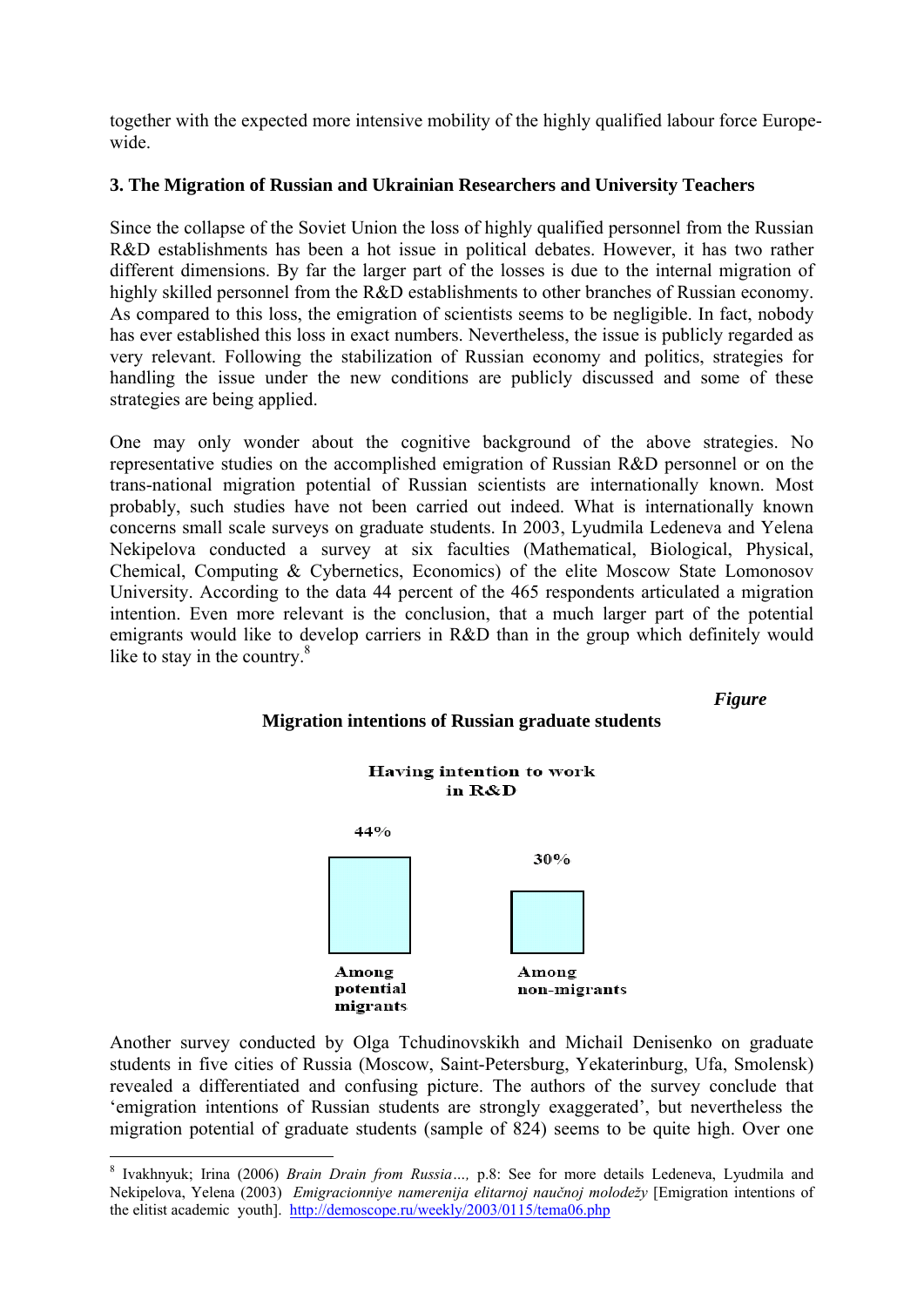third of them has "definitely decided to leave" or was "seeking a way to leave" the country. In Moscow this percentage is higher while in Smolensk it does not exceed 15%. The 14% of respondents who have not come to any definite decision could also include students who will leave the country. The most preferred type of migration is a long-term (over 1 year) on a contract basis.<sup>9</sup> Irina Ivakhnyuk summarized these and other findings of migration trends and strategies in the following way: "The most preferred migration strategy (59%) is to live in Russia having an opportunity of contract work abroad, i.e. temporary labour migration. Only  $\frac{1}{4}$  of the respondents would prefer to live and work in Russia while the overwhelming majority would like to apply their professional knowledge at the international level. Surely, it is just a model of behaviour or a 'dream' that will not be realized by all of them. However, the results of the survey demonstrate the moods dominating among the elitist Russian students."<sup>10</sup>

Whatever the reliability of this scarce data and the possibility to draw generalizations on its basis, it might be most probably taken for granted that the potential for trans-national migration of the future Russian R&D personnel is high. Most probably, this potential will at least partly materialize in the future. According to Irina Ivakhnyuk, the Russian authorities consider to apply or already apply the following measures to regulate the process under the new conditions: $11$ 

-Reorganization of the R&D sector in order to support prospective scientists and scientific schools;

- -Restructuring of economy with a special emphasis on HT sector:
- -Encouragement of private investments in R&D;
- -Development of 'technology-parks', 'business-incubators', 'HT zones';
- -Organization of 'breakthrough labs';
- -Crediting students;

1

-Interstate cooperation in R&D.

All these administrative measures are necessary in order to stabilize the Russian scientific community after the period of deep crisis in the funding of science and general administrative disorganization. But neither one of them nor all of them could manage to curb trans-national migration or emigration of Russian scientists since these actions are taken by highly individualized personalities in a macro-social context which makes administrative restrictions on trans-national mobility partly possible but not efficient any more.

The out-migration of highly skilled specialists is a hot political issue in the Ukraine as well. However, according to the available information<sup>12</sup> the knowledge-base of these discussions is even less elaborated than in Russia. There is no reference to any reliable statistical source concerning the size of the emigration of Ukrainian scientists. The widely cited and discussed data on the shrinking of the labour force engaged in R&D in the country says practically nothing in this respect since it does not discriminate between the persons who have moved

Čudinovskich, Olga; Denisenko, Mikhail: Gde chotjat žit' vypuskniki rossijskich vuzov? [Where do the graduates from Russian universities want to live?]. 2003. http://demoscope.ru/weekly/2003/0119/tema05.php

<sup>10</sup> Ivakhnyuk, Irina (2006) *Brain Drain from Russia: In Search for a Solution*. Warsaw: Center for International <sup>11</sup> See Ivakhnyuk, Irina (2006) *Brain Drain from Russia: in Search for a Solution* ..., pp. 11-12.

<sup>12</sup> Parkhomenko, Nataliya (2006) *Brain Drain" from Ukraine: Current Situation and Future Challenges*. Kiev: Center for Peace, Conversion and Foreign Policy of Ukraine. Policy Paper N 3 http://cpcfpu.org.ua/en/projects/foreignpolicy/papers/306/..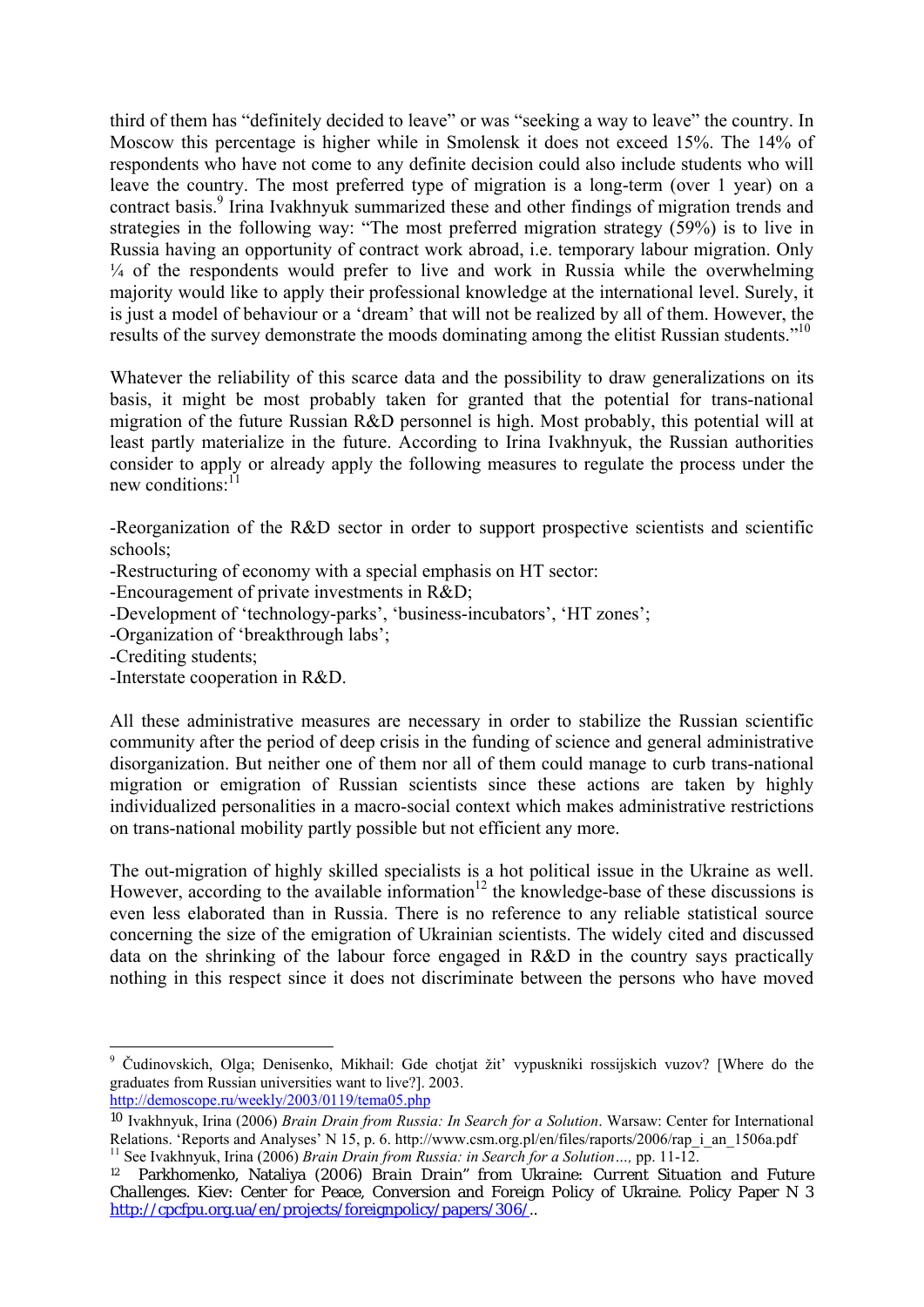from science to another branch of Ukrainian economy and R&D personnel which had really emigrated from the country<sup>13</sup>:



*Figure*  **Research personnel at the National Academy of Science of Ukraine** 

It seems also that there is no reliable information about the trans-national migration potential of Ukrainian scientists. Given the unstable political situation in the country, both the serious studies on the above hot issues as well as the state measures for regulating the process of trans-national migration of Ukrainian scientists will need to wait for a while.

In the meantime, well designed, organized and funded studies might fill in the obvious gap of primary information concerning the trans-national mobility potential of Russian and Ukrainian scientists. This is a task which has very much to do with the interest of the European Union to regulate its relationships with the new neighbours.

#### **4. Fostering the Studies on Trans-national Mobility of Scientists**

1

There are several general theoretical and methodical questions related to 'brain drain' and migration studies. One of the major challenges concerns the **definition, identification** and **interpretation** of **brain drain**, including the difficulty to discriminate between actual 'brain drain' and international skills (knowledge) mobility, in particular migration for studying or training purposes. 'Brain drain' is always seen as a loss of human and scientific capital for the country of origin. In quantitative terms, most researchers describe an outflow of ten percent of a country's scientific workforce as 'brain drain'. However, the international mobility of university students has to be considered as a relevant, and in principle desirable part, of intellectual mobility<sup>14</sup>, which can be determined by individual needs and choices, or by the policies carried out by governments or supra-national organisation (as in the case of Erasmus programme). Most studies show that host countries benefit considerably from foreign students, particularly in the sense of a pool of human resources for developing their R&D

<sup>13</sup> Parkhomenko, Natalia (2006) *Migration of highly-qualified professionals from Ukraine: current situation and future threats*. Warsaw: Center for International Relations, Reports and Analyses N 18.

http://www.csm.org.pl/en/files/raports/2006/rap\_i\_an\_1806a.pdf, p. 3. 14 Compare Todisco, E.(2000) Mobilità dei cervelli e mobilità delle conoscenze*, Atti del Convegno Internazionale* 'Migrazioni e scenari per il XXI secolo'. Sessione di Firenze, Firenze, 27-30 settembre.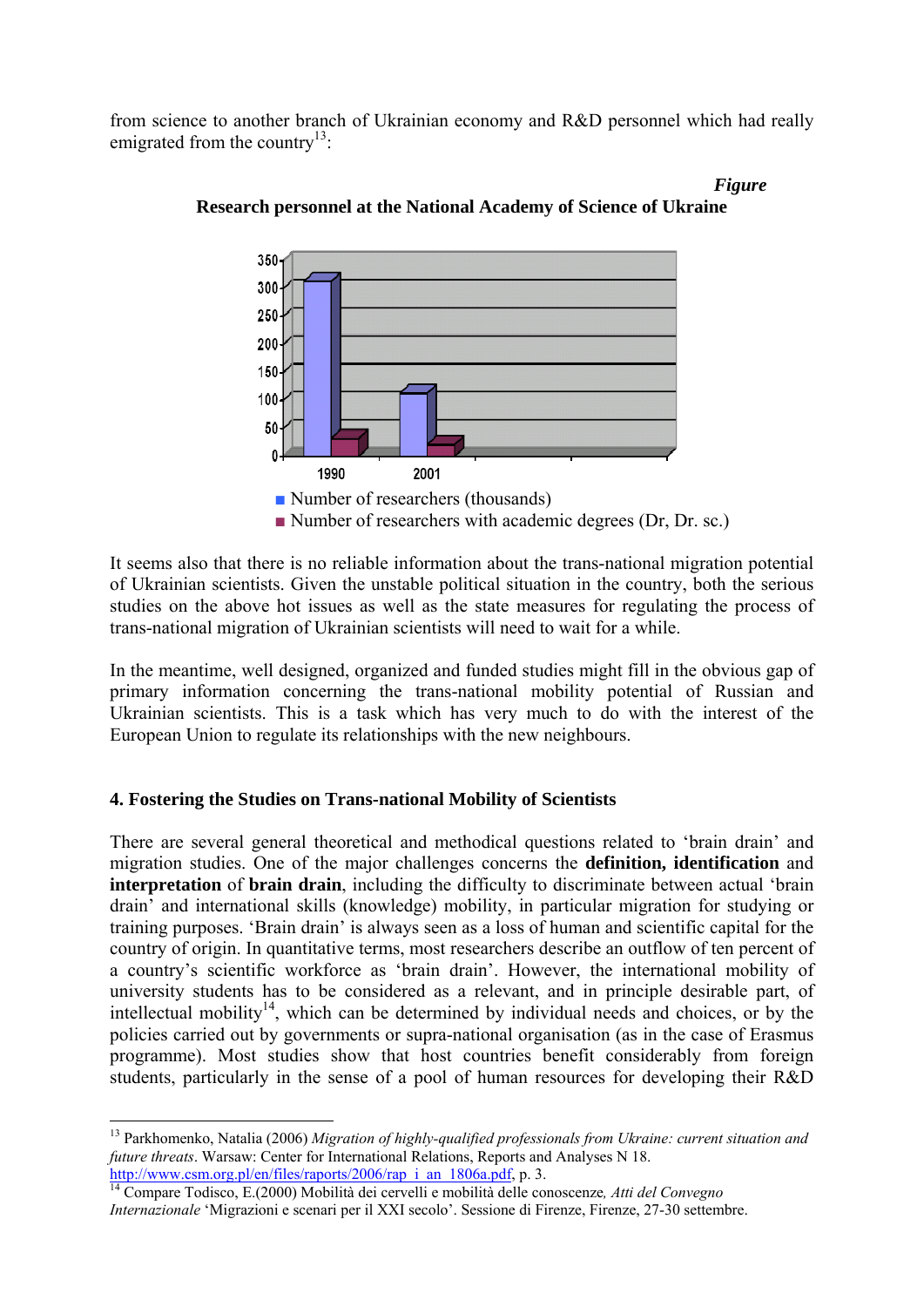capacities. But the migration of university students is not equal to the migration of scientists at all.

Another challenge in international migration research is the **definition and measurement of mass migration as compared to the migration of skilled labour force and particularly to the migration of scientists**. In difference to general labour migration, in skilled migration 'pull factors' are prevalent, for highly educated migrants are more conscious beforehand of what they want to accomplish.<sup>15</sup> According to available studies, for example the World Bank's recent *Global Economic Prospects on Migration and Remittances* which examines this phenomenon in greater depth, 'brain drain' losses seem to be restricted to small and/or very poor countries.

Whatever the definitions and the details, the 'brain drain' and 'brain gain' phenomena are relevant, for they belong to the key factors facilitating or hindering the development of knowledge-based economies. There are serious academic studies and reports of the European Union which emphasize the negative impact of 'brain drain' for Europe's ability to compete internationally, in particular against the USA. In a survey, updated February 2006, Pierpaolo Giannoccolo analyses the 'brain drain' strategies of individual European states with a view to the efforts of the European Union to develop a common *European Research Area*. 16

Given the experience from the above conceptual discussions and the important practical problems connected with them, the theoretical framework of the present paper is based on the following nominal definitions:

- **"Professional career"**: the sequence of goals, decisions and events marking the occupational biography of educated and trained persons.

- **"Desires concerning professional career"**: visions about what one would like to do and to achieve in the professional career;

- **"Opportunities for professional career"**: options and constraints for developing the occupational biography of educated and trained persons.

The theoretical model of the discussion is guided by the assumption that the professional career in R&D is a typical example of highly competitive professional paths promising the possibility for a high degree of individual self-realisation and satisfaction.<sup>17</sup> In addition, the theoretical model is guided by the following general ideas:

- *The desires of individuals are the major moving force of their decisions and behaviour*. This idea stems mostly from the Abraham Maslow's theory of motivation.<sup>18</sup>

- *In the goal-setting of the individuals the motivating influence of desires is moderated by assessments of opportunities provided by the institutional environment of decision and behaviour.* The idea is mostly related to the body of the self-determination theory.<sup>19</sup>

http://www.merit.unimaas.nl/braindrain/Part2-Defining\_Brain\_Drain.pdf 16 Ibid.

<sup>1</sup> 15 Todisco, Enrico (2003) 'Human, Brain and Knowledge Mobility'. In: Hansen, Wendy. Ed. *The Brain-Drain - Emigration Flows for Qualified Scientists. Part 2: Defining Brain Drain*, p. 23.

<sup>&</sup>lt;sup>17</sup> See Rothwell, Nancy (2002) Who Wants To Be a Scientist?; choosing science as a career. Cambridge and New York: Cambridge University Press; Easton, Thomas A. (2004) Careers in Science. Chicago: VGM, 4<sup>th</sup> ed., 2004<br><sup>18</sup> See Maslow, Abraham H. (1970) *Motivation and Personality*. New York: Harper & Row.

<sup>19</sup> See Deci, Edward L.; Ryan, Richard M.(1985) *Intrinsic Motivation and Self-determination in Human* <sup>19</sup> See Deci, Edward L.; Ryan, Richard M.(1985) *Intrinsic Motivation and Self-determination in Human Behavior.* New York: Plenum.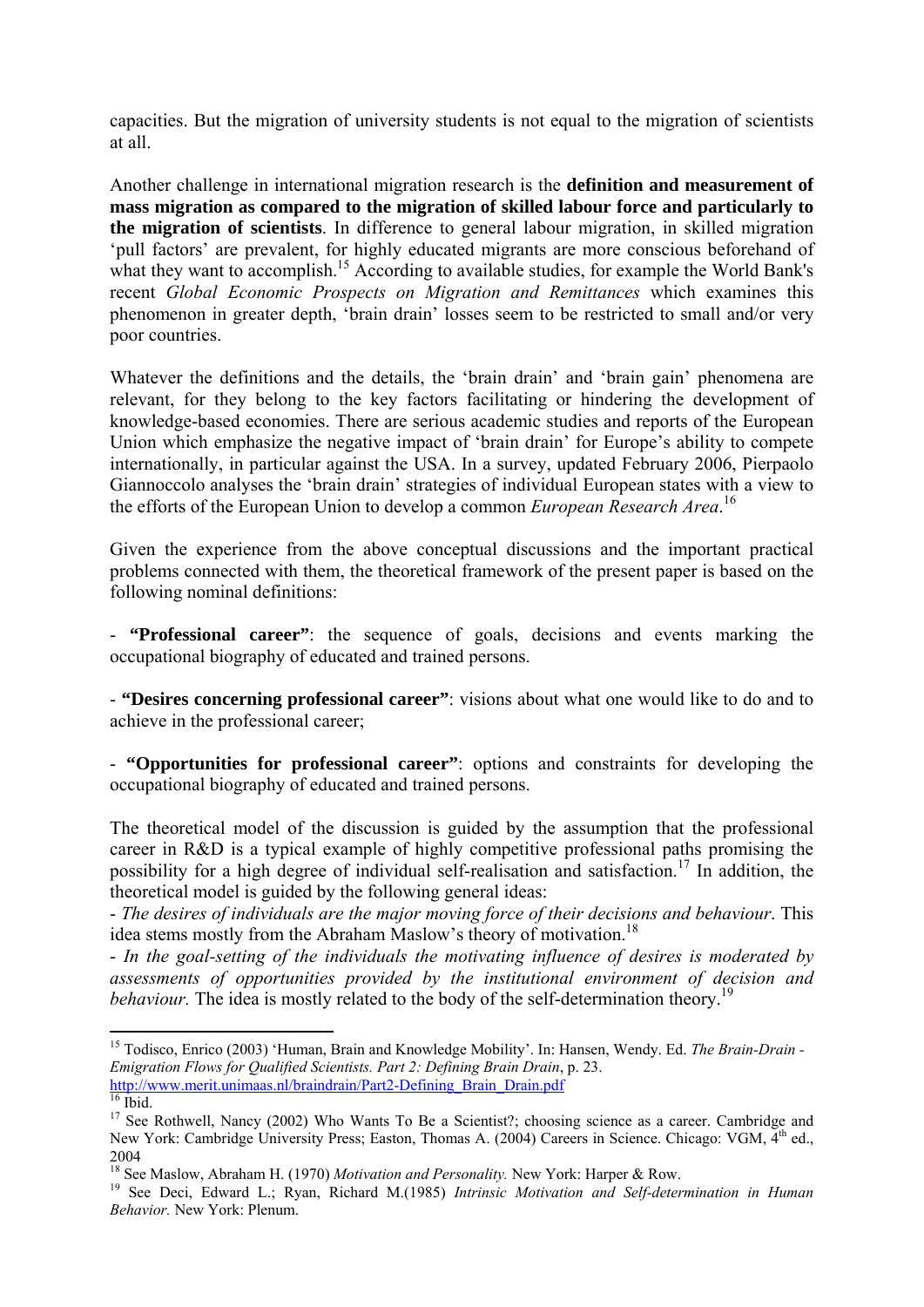- *The goals in goal-setting follow rankings due to the connection of specific desires to specific opportunities and to the intensity of desires.* The idea is mostly influenced by elaborations in the field of the goal-setting theory.<sup>20</sup>

The starting point of the potential descriptive and explanatory procedures is the status of the individual scientist under scrutiny. At first, we have to explore the decision to achieve a higher formalized or non-formalized status. We may focus on four types of predictors (P) for this decision:

- PA: Influence of the institutional environment:
- PB: Influence of education as knowledge acquisition;
- PC: Influence of personal professional aspirations;
- PD: Influence of personal circumstances.
- •

1

We may take the following predictors of *desires* for future professional career of scientists into account:

- PAa: Desires about economic resources, power and prestige connected with professional careers in R&D;
- PBa: Desires about knowledge acquisition as a motivation for a career in R&D;
- PCa: Desires about the personal capacities to develop a professional career in R&D;
- PDa: Desires about personal circumstances (age, family, etc.) supporting the professional career in R&D.

The basically positive visions closely connected with the desires for professional career in the field of R&D should be theoretically and empirically moderated by *assessments of opportunities:*

- PAb: Assessments of the economic, political and cultural options and constraints, particularly constraints in the national scientific community in the country of origin;
- PBb: Assessments of options and constraints concerning the real value of scientific knowledge acquisition in the local social environment;
- PCb: Assessments of options and constraints concerning the personal capacities to develop professional career in the R&D.
- PDb: Assessment of options and constraints from the personal circumstances (age, family, etc) hindering the professional career in the field of R&D.

At this point of elaboration on the theoretical scheme we may ask about the intensity of two types of desires: *Frst*, the desire to continue a professional career in R&D or to depart from this occupational path. *Second*, to move to another country for continuing the professional path in the R&D or not. Thus, the schematic outlook of a theoretical model of the discussion project is the following:

<sup>20</sup> See Locke, Edwin A.; Latham, Gary P. (1990) *A Theory of Goal Setting and Task Performance.* Englewood Cliffs, N.J.: Prentice Hall.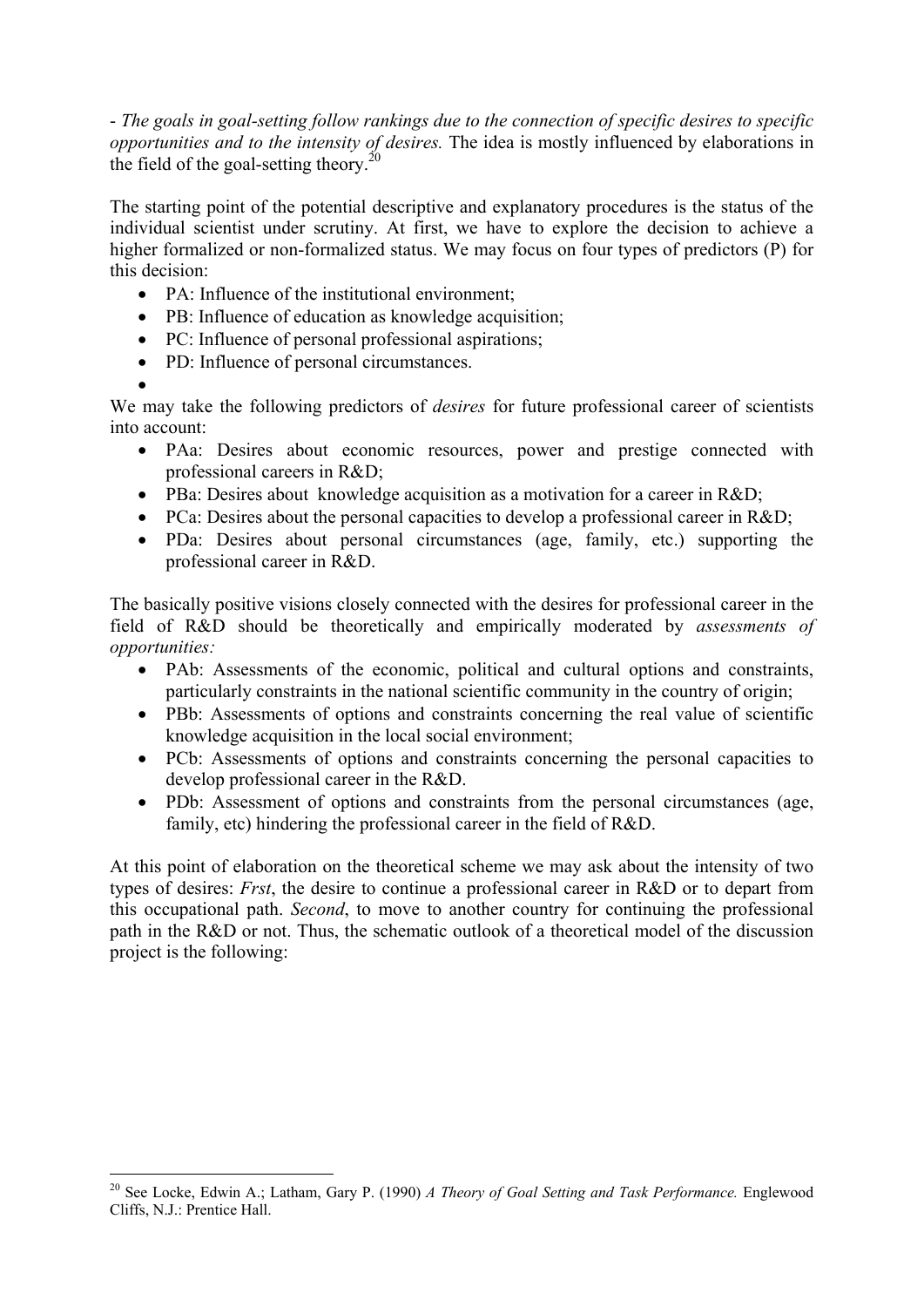*Figure 1* 

#### **Desires and assessments of opportunities modelling the decisions for future professional career of Russian and Ukrainian scientists**



The operationalization of the above theoretical scheme might be carried out along the following pattern:

PA: To which extent economic arrangements determined the decision to take the status of a scientist?

PAa: To which extent desires for economic prosperity determine the decisions:

- To develop professional career in R&D;
- To develop professional career abroad.

PAb: To which extent the assessments of opportunities for economic prosperity determine the decisions:

- To develop professional career in R&D;
- To develop professional career abroad.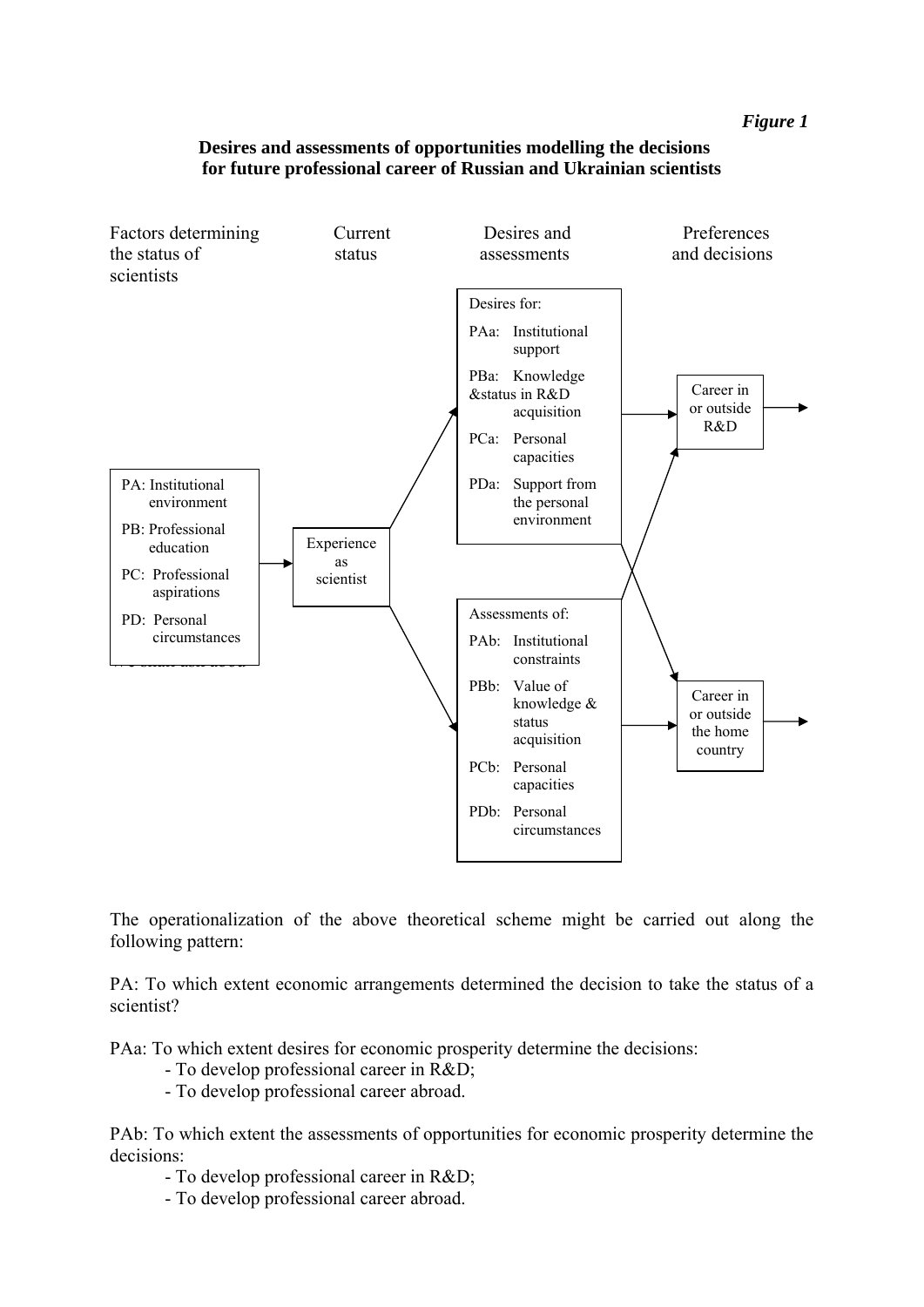The operationalization could be elaborated further on into a questionnaire for face-to-face structured interviews with scientists. As a rule, the measurement will follow the typical five point scale ranging from "not at all" (1) to "very much" (5). The primary data could be collected by interviewing of all available scientists in selected R&D institutions.

The research activities suggested in this way would only make sense provided there is a clear interest on the part of the European Union to regulate the relationships with its new neighbours in an open way based on considerations for 'win-win' policies.

#### **5.Wellcome to Europe?**

At the first glance, there could be nothing more self-understandable for the EU than the policy of attraction of the best and brightest scientists from all over the world. This policy could be only in accordance with the goals of the Lisbon Strategy of the Union (2000). In practice, there are still projects to introduce a common policy of the EU concerning the attraction of highly qualified scientists and migrants indeed as this has been the case in Canada or Australia for decades. One of the explanations for this situation is the difference of the labour markets in the particular EU countries. In some of them (Greece, Spain, Germany, Italy, France) the labour market is marked by a high level of unemployment among highly educated segments of society. The national science is saturated there by the supply of local labour force. According to the statistics, in other EU member countries (Great Britain, Ireland, Austria) there are possibilities to accommodate highly skilled immigrants, potentially from Russia or the Ukraine $^{21}$ 

#### *Figure*



**Unemployment in the European Union by skill level** 

These differences could only be a formal obstacle in the way of developing a common European policy concerning the attraction of highly skilled labour force mostly in R&D. The policy could be called "European Blue Card", for instance.<sup>22</sup>

1

<sup>21</sup> See Weizsäcker, Jakob von (2006) *Welcome to Europe: A European Blue Card Proposal.* Warsaw: Centre for International Relations, p. 11.

<sup>22</sup> Ibid., p.14.